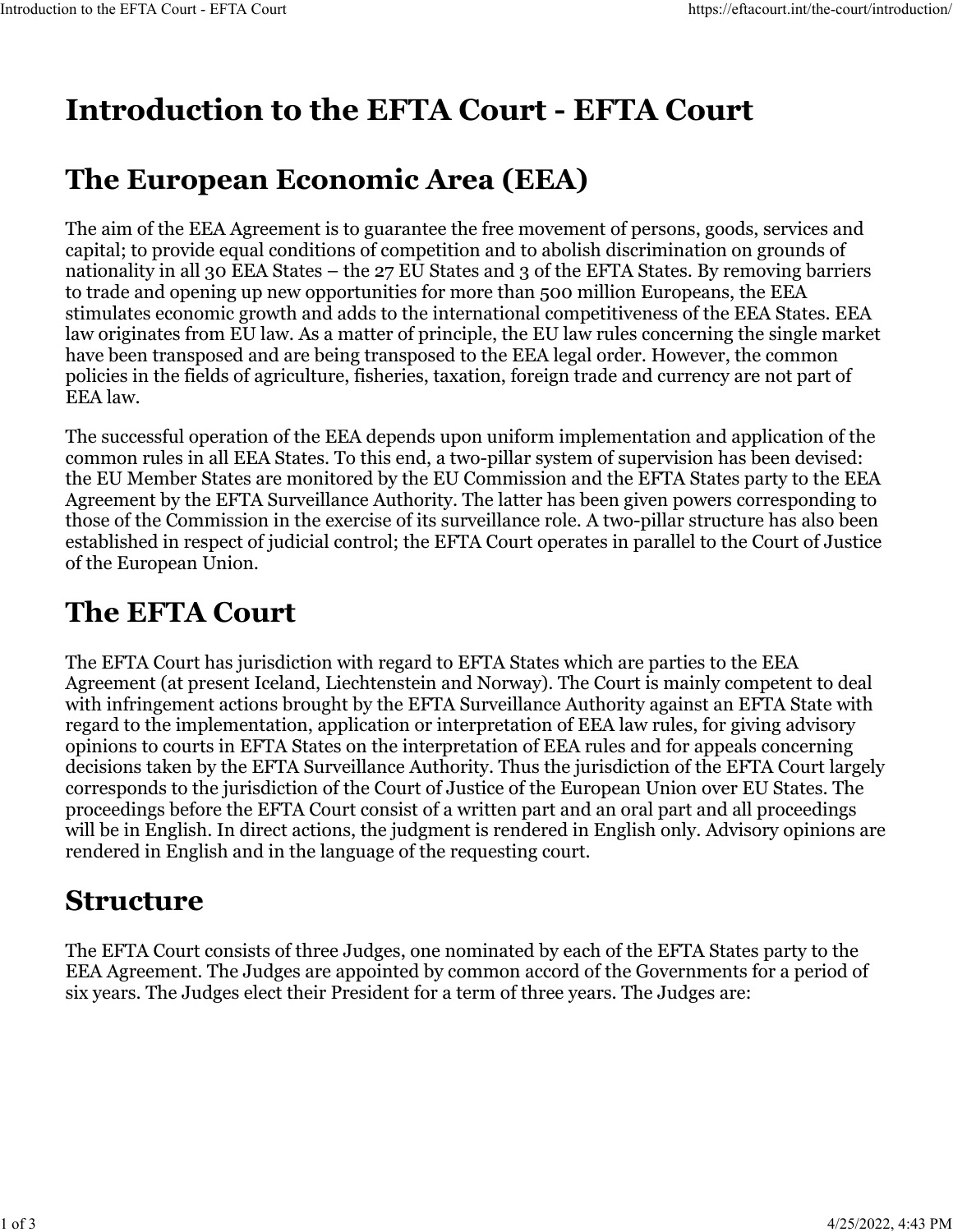

#### Páll Hreinsson (Iceland)

President

[See Cv](https://eftacourt.int/the-court/judges-and-staff/)



Per Christiansen (Norway)

[See Cv](https://eftacourt.int/the-court/judges-and-staff/)